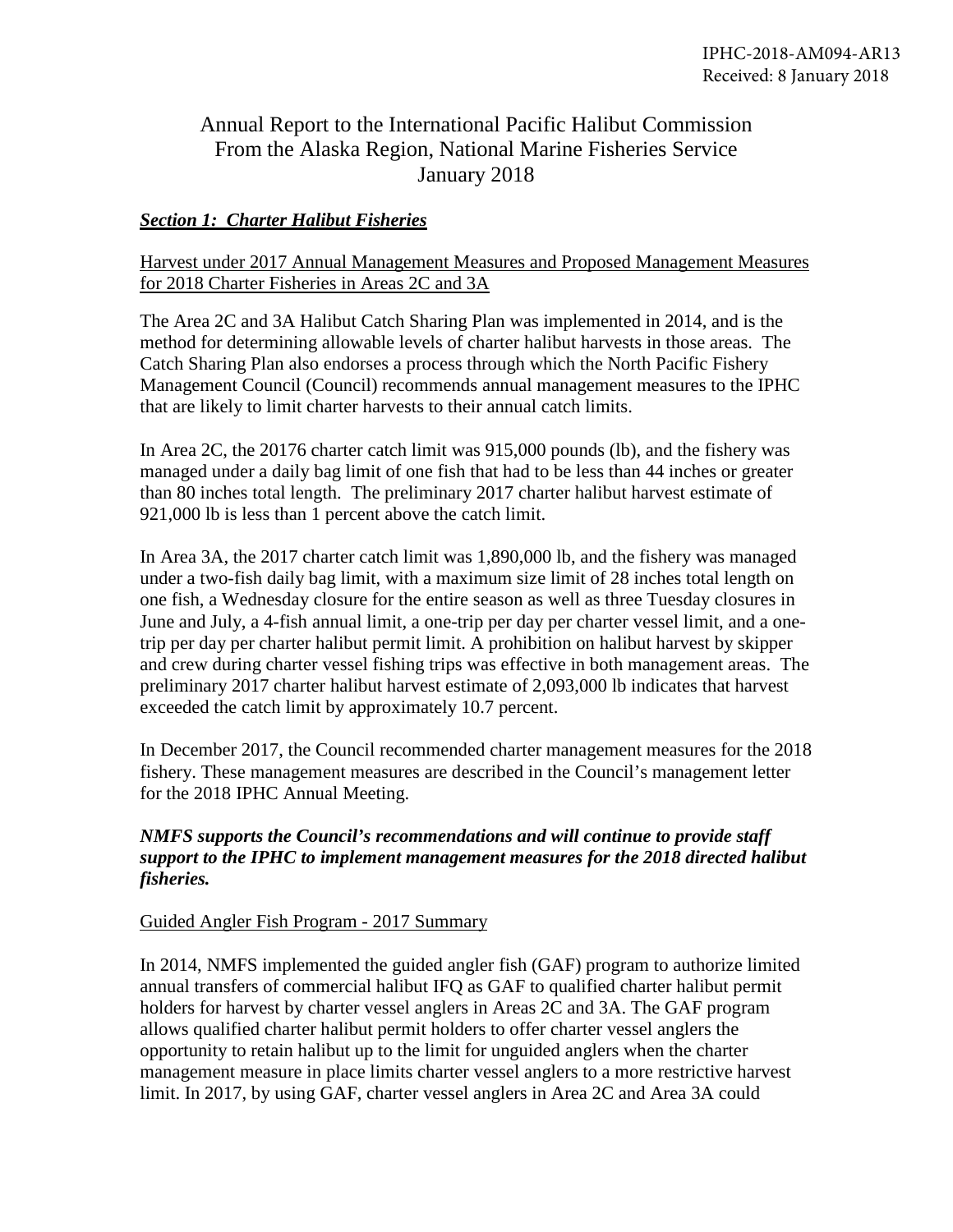harvest up to two halibut of any size per day, and GAF were not subject to the annual limit or daily closures in Area 3A. Table 1 summarizes IFQ to GAF transfers for 2014 through 2017. In 2017, approximately 53,000 lb of Area 2C IFQ was transferred as GAF and 43,000 lb was harvested in the charter fishery. This was a slight increase over 2016. In 2017, approximately 9,700 lb of Area 3A IFQ was transferred as GAF and 6,600 lb was harvested in the charter fishery.

| Year | <b>IPHC</b><br><b>Regulatory</b><br>Area | Number of<br><b>Transfers</b><br><b>(GAF Permits</b><br><b>Issued</b> ) | <b>IFQ Pounds</b><br><b>Transferred</b> | Number of<br>GAF<br><b>Transferred</b> | Number of<br><b>GAF Harvested</b><br>$\frac{6}{6}$ of amount<br>transferred) |
|------|------------------------------------------|-------------------------------------------------------------------------|-----------------------------------------|----------------------------------------|------------------------------------------------------------------------------|
| 2014 | 2C                                       | 92                                                                      | 29,498                                  | 1,117                                  | 800 (72%)                                                                    |
|      | 3A                                       | 19                                                                      | 11,654                                  | 910                                    | 269 (30%)                                                                    |
|      | Total                                    | 111                                                                     | 41,152                                  | 2,027                                  | 1,069(53%)                                                                   |
| 2015 | 2C                                       | 119                                                                     | 36,934                                  | 548                                    | 428 (78%)                                                                    |
|      | 3A                                       | 25                                                                      | 10,337                                  | 269                                    | 143 (53%)                                                                    |
|      | Total                                    | 144                                                                     | 47,271                                  | 817                                    | 571 (70%)                                                                    |
| 2016 | 2C                                       | 132                                                                     | 47,064                                  | 723                                    | 529 (73%)                                                                    |
|      | 3A                                       | 26                                                                      | 10,442                                  | 289                                    | 220 (76%)                                                                    |
|      | Total                                    | 158                                                                     | 57,506                                  | 1,012                                  | 749 (74%)                                                                    |
| 2017 | 2C                                       | 207                                                                     | 53,206                                  | 719                                    | 576 (80%)                                                                    |
|      | 3A                                       | 22                                                                      | 9,786                                   | 233                                    | 157 (67%)                                                                    |
|      | Total                                    | 229                                                                     | 62,992                                  | 952                                    | 733 (77%)                                                                    |

Table 1. Summary of IFQ to GAF transfers

#### *Section 2: Commercial Groundfish Fisheries*

#### Halibut Bycatch Management

## *Halibut PSC Limits and Use*

Halibut bycatch mortality in the Bering Sea and Aleutian Islands (BSAI) and Gulf of Alaska (GOA) groundfish fisheries is highly regulated and closely managed by the Council and NMFS through the Fishery Management Plans (FMPs) for each management area. Through regulations implementing the FMPs, NMFS manages halibut bycatch by (1) establishing annual halibut prohibited species catch (PSC) limits, (2) apportioning PSC limits to fishery categories and seasons to accommodate halibut PSC needs in specific groundfish fisheries, and (3) managing groundfish fisheries to prevent PSC from exceeding the established limits.

The FMPs specify that halibut bycatch in groundfish fisheries is managed as PSC. Catch of PSC species must be avoided while fishing for groundfish and PSC species may not be retained unless required under the FMP. Halibut PSC limits are an apportioned, non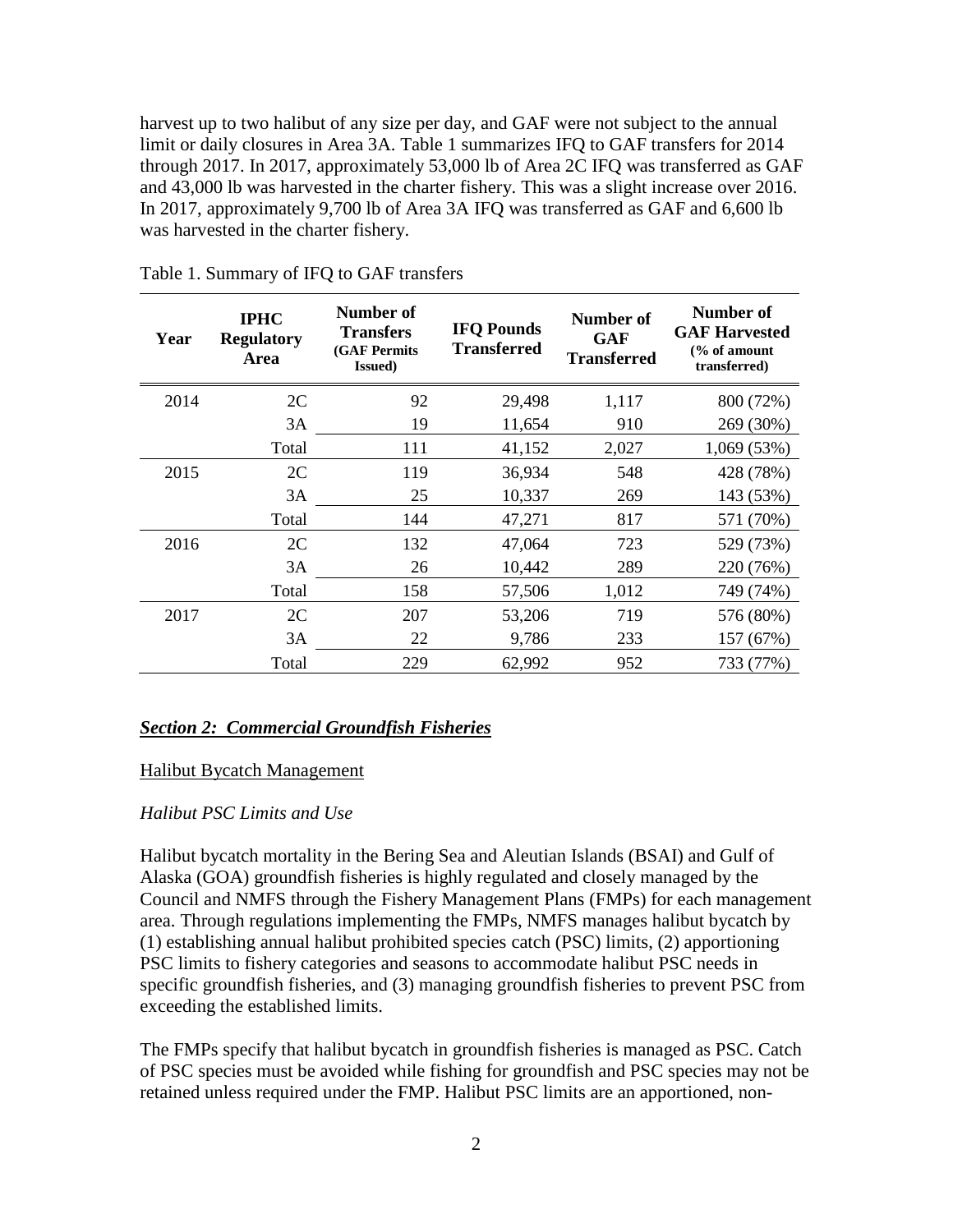retainable amount of halibut provided to a groundfish fishery to provide an upper limit on the bycatch of halibut in a fishery. **When a halibut PSC limit is reached in an area, further fishing with specific types of gear or modes of operation is prohibited by those types of operations taking halibut PSC in that area.**

Although halibut PSC is taken by vessels using all types of gear (trawl, hook-and-line, pot, and jig gear), halibut PSC primarily occurs in the trawl and hook-and-line (nontrawl) groundfish fisheries. The Council and NMFS annually establish halibut PSC limits for vessels in the trawl and non-trawl groundfish fisheries in the BSAI and GOA. NMFS manages groundfish fisheries to ensure these limits are not exceeded.

The established halibut PSC limits and total estimated halibut PSC use for 2017 are shown in Tables 2 and 3.

| <b>BSAI Fishery</b>                                         | <b>Halibut PSC</b><br>Limit<br>metric tons (mt) | <b>Halibut PSC</b><br><b>Use</b><br>(mt) | <b>Remaining PSC</b><br>limit<br>(mt and $\%$ ) |
|-------------------------------------------------------------|-------------------------------------------------|------------------------------------------|-------------------------------------------------|
| Trawl<br>(Amendment 80 and)<br><b>Trawl Limited Access)</b> | 2,490                                           | 1,635                                    | 855 (34%)                                       |
| Non-trawl                                                   | 710                                             | 174                                      | 536 (75%)                                       |
| Community<br>Development Quota<br>(trawl and non-trawl)     | 315                                             | 151                                      | 164(52%)                                        |
| <b>TOTAL</b>                                                | 3,515                                           | 1,960                                    | 1,555 (44%)                                     |

Table 2. 2017 BSAI halibut PSC limits and estimated halibut PSC use

Table 3. 2017 GOA halibut PSC limits and estimated halibut PSC use

| <b>GOA Fishery</b> | <b>Halibut PSC Limit</b><br>(mt) | <b>Halibut PSC</b><br><b>Use</b><br>(mt) | <b>Remaining PSC</b><br>limit (mt and $\%$ ) |
|--------------------|----------------------------------|------------------------------------------|----------------------------------------------|
| Trawl              | 1,706                            | 1,215                                    | 491 mt (29%)                                 |
| Non-trawl          | 257                              | 168                                      | 89 mt (34%)                                  |
| <b>TOTAL</b>       | 1,963                            | 1,383                                    | 580 mt (30%)                                 |

As shown in Figures 1-3 below, halibut PSC use has not exceeded established limits in the trawl or non-trawl fisheries in the BSAI or GOA in recent years. Additional information on 2016 and 2017 halibut PSC use is provided in the Appendix to this report.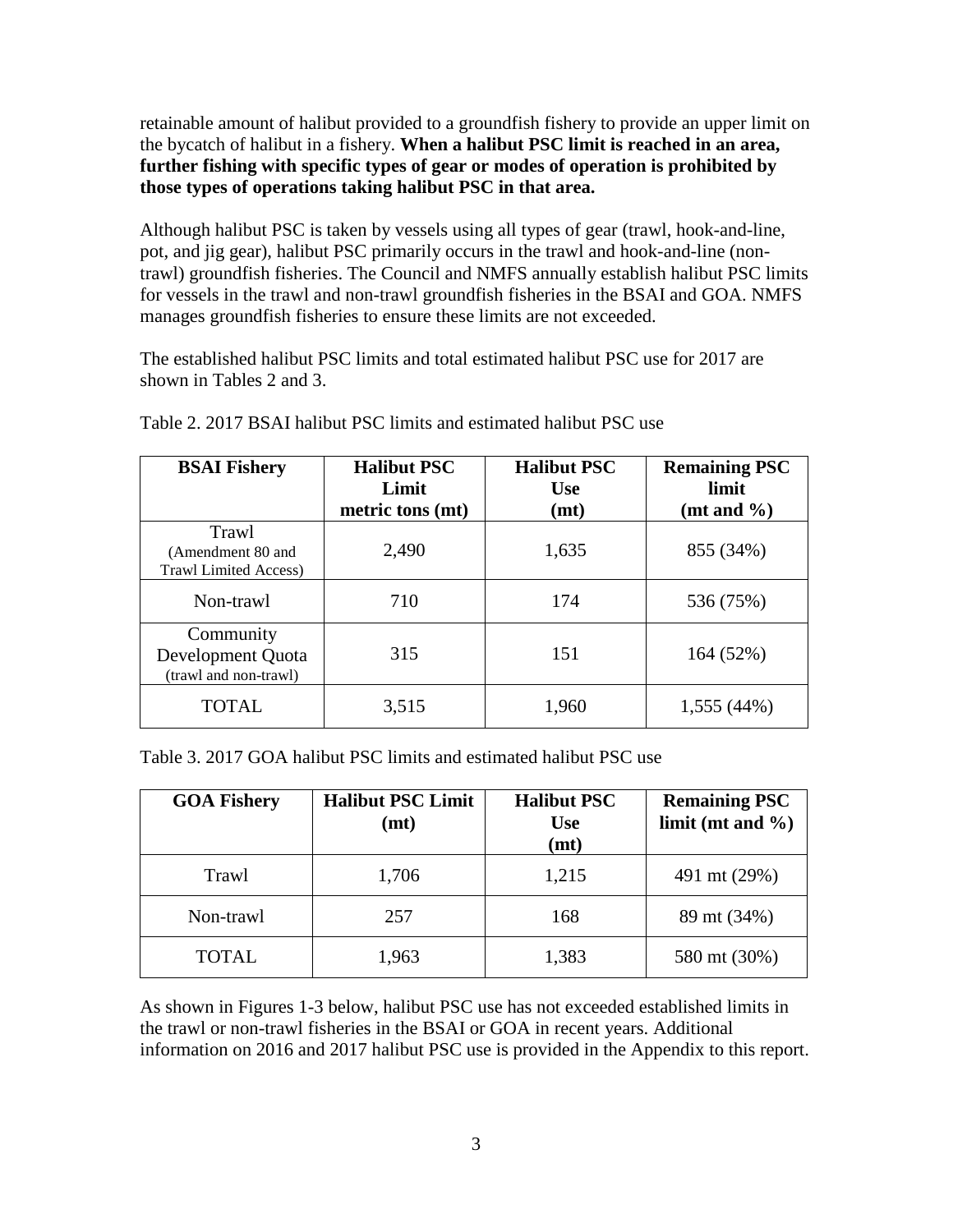

Figure 1. Total BSAI (including CDQ and deck sorting exempted fishing permit for 2016 and 2017) and GOA halibut prohibited species catch limits and use for all groundfish fisheries, 2003 through 2017.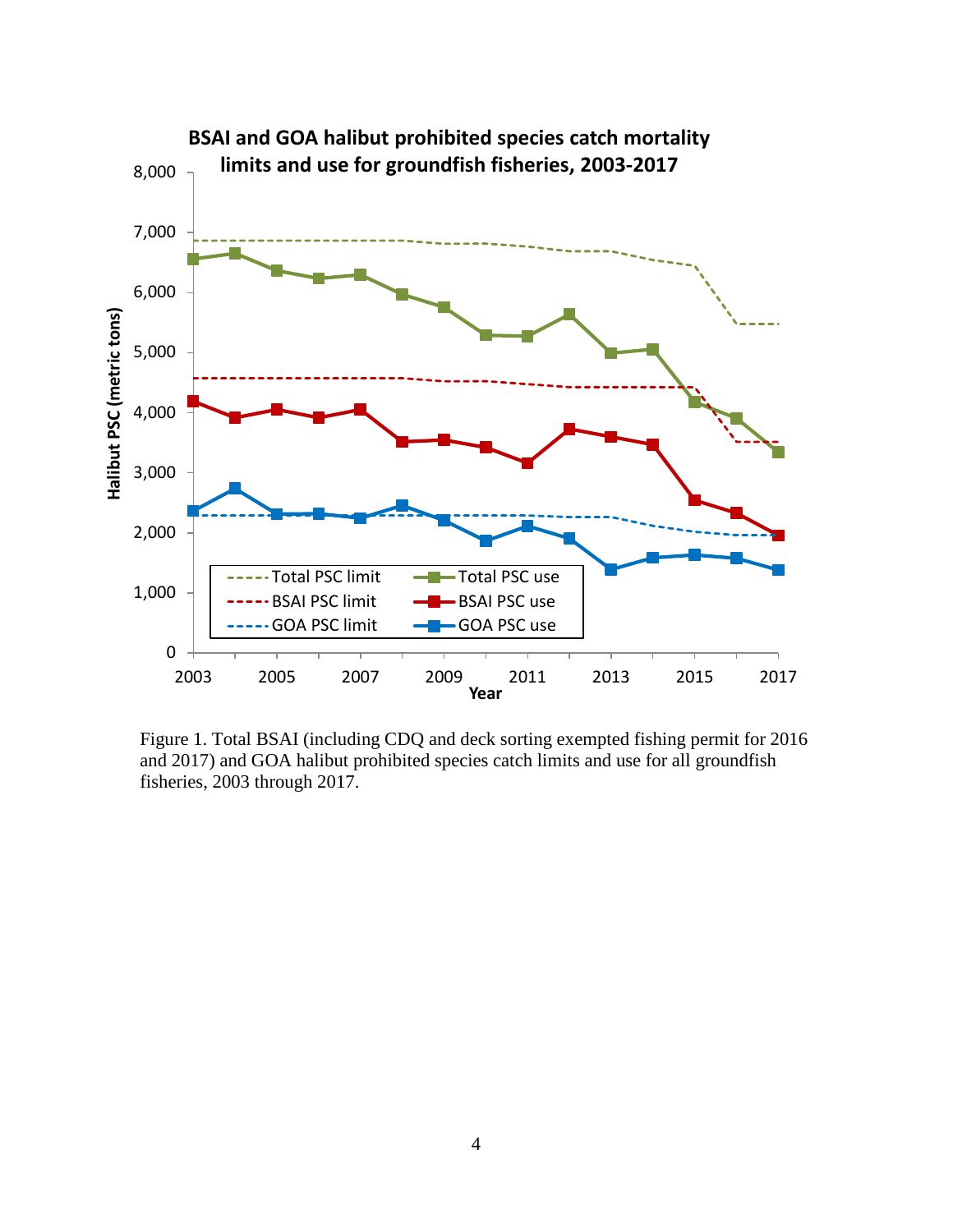

Figure 2. BSAI halibut prohibited species catch limits and use for the trawl (including deck sorting exempted fishing permit for 2016 and 2017), non-trawl, and CDQ groundfish fisheries, 2003 through 2017.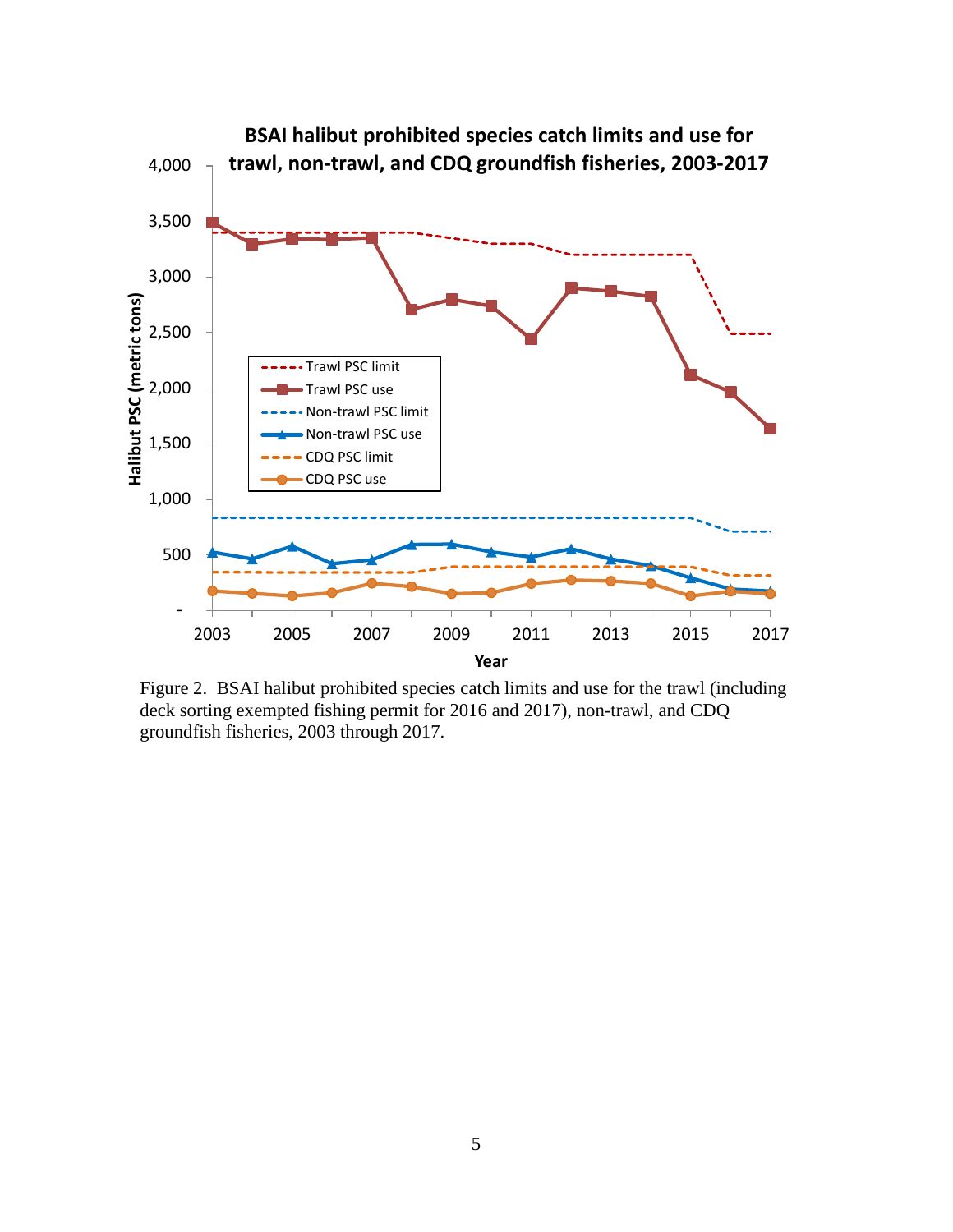

Figure 3. GOA halibut prohibited species catch limits and use for the trawl and non-trawl groundfish fisheries, 2003 through 2017.

#### *2017 Halibut PSC Estimates*

The 2017 halibut PSC estimates were developed using a method to spatially account for PSC. This is the same method that was developed in 2015 by NMFS in consultation with the IPHC. NMFS submitted preliminary 2017 PSC data to the IPHC for its halibut stock assessment in October 2017. NMFS provided final revised estimates to the IPHC on January 8, 2018.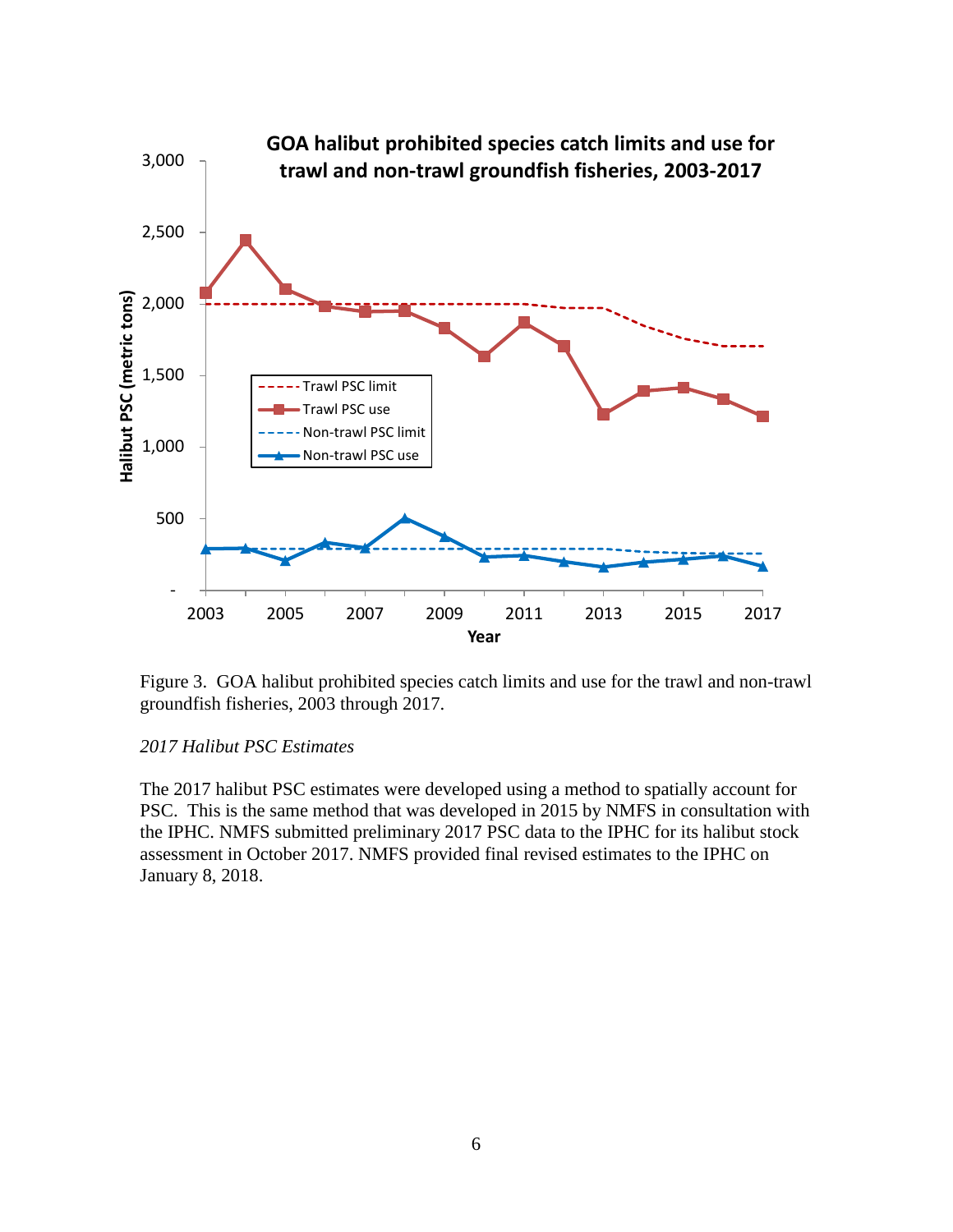#### Exempted fishing permits to reduce halibut mortality

Over the past several years NMFS has issued several exempted fishing permits (EFP) to permit otherwise unauthorized sorting of halibut PSC on the deck of non-pelagic trawl catcher/processor vessels while targeting flatfish in the Bering Sea. The EFPs test methods for quickly returning halibut to the water to reduce halibut PSC mortality in nonpelagic trawl fisheries. The objective of the EFPs is to test methods for improving survival of halibut PSC in flatfish fisheries by expeditiously returning halibut to the water. Participants in the EFPs are operating under the existing halibut PSC limits and target catch quotas for their respective sectors, and no additional target species or PSC amounts were authorized by the EFPs.

# *EFP for 2017*

The EFP in place for the 2017 fishing year built on work conducted by the fishery participants under similar EFPs in 2009, 2012, 2015, and 2016. Seventeen vessels participated in the EFP in 2017. This was an increase in EFP participation from twelve vessels in 2016 and nine vessels in 2015. The 2017 EFP is available on the NMFS Alaska Region webpage: 2017 halibut deck sorting EFP.

Overall, operations during EFP fishing worked well in 2017. Under prior EFPs to test halibut deck sorting on Amendment 80 vessels, vessels carried project-specific sea samplers in addition to observers to collect the EFP data. In 2017, each vessel participating in the EFP was required to have two NMFS-certified observers on board during EFP trips to collect required data and conduct required sampling during all hauls. The Commission will receive a detailed report at the 2018 Annual Meeting on 2017 EFP performance from the participants.

# *EFP for 2018 and 2019*

On December 20, 2017, NMFS issued an EFP to the Alaska Seafood Cooperative to permit deck sorting of halibut PSC on non-pelagic trawl catcher/processor vessels fishing for flatfish in the BSAI. *In addition,* t*he EFP has been expanded to include non-pelagic trawl catcher/processor vessels fishing for flatfish in the GOA*. There are 24 vessels named on the EFP, which will be effective until December 31, 2019.

#### *Regulatory amendment to authorize deck sorting*

The data collected during EFP fishing shows that the practice of deck sorting halibut can improve the viability and therefore lower the total halibut mortality estimate of the halibut encountered by the vessel. This reduction in halibut mortality benefits the trawl fleet by reducing the amount of halibut that accrues toward PSC limits. Halibut deck sorting may also benefit the directed halibut fishery by returning halibut to the water in better condition thus reducing mortality of discarded halibut and potentially increasing halibut biomass.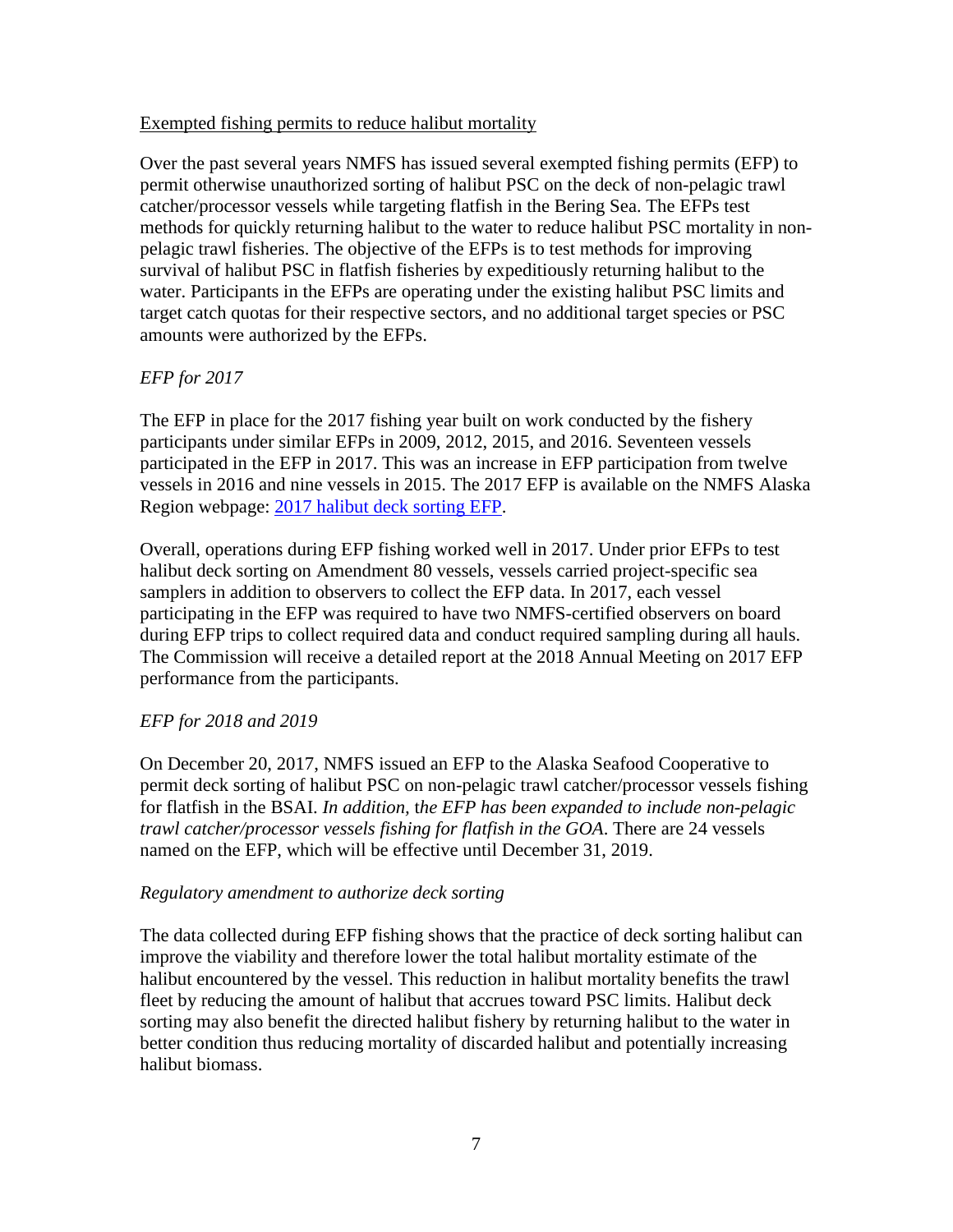NMFS is currently developing an analysis for a regulatory amendment to implement monitoring and enforcement provisions to allow halibut deck sorting on non-pollock trawl catcher/processors, including those acting as motherships. NMFS intends to present an update to the Council in April 2018 followed by a detailed analysis in June or October 2018. NMFS will analyze the no action alternative against an alternative that would allow voluntary deck sorting in the non-pollock fisheries in the BSAI or the BSAI and the GOA. Throughout this process, NMFS will continue to engage with the Council as necessary or as requested thereafter. NMFS intends to finalize the analysis and undergo the rulemaking process during 2018 and 2019, with implementation by January 2020.

# *Section 3: Observer Program*

In 2013, NMFS implemented a restructured North Pacific Groundfish and Halibut Fisheries Observer Program that made important changes to how observers are deployed, how observer coverage is funded, and the vessels and processors that must have some or all of their operations observed. The restructured Observer Program expanded observer coverage to vessels less than 60 feet length overall, providing better estimates of halibut bycatch, and added observer coverage to the previously unobserved commercial halibut fleet.

In June 2017, NMFS presented to the Council and public an annual report that evaluated observer activities, costs, sampling levels, and issues in 2016, and potential changes for 2018. Overall, the 2016 Observer Program generally met anticipated at-sea deployment goals. Observers collected data on board 500 fixed gear and trawl vessels and at 7 processing facilities for a total of 43,706 observer days (39,029 full coverage days on vessels and in plants; and 4,677 partial coverage days). Among all fishing in Federal fisheries off Alaska in 2016, 6,066 trips (44.3%) were observed.

Under the Observer Program, all vessels and processors in the groundfish and halibut fisheries are assigned to one of two observer coverage categories: 1) full coverage, or 2) partial coverage. The program met expected rates of coverage for all of the full coverage and trip-selection strata. In the partial coverage trip selection strata, the realized coverage rates were 15.0% for hook-and-line; 14.7% for pot; and 28.0% for trawl.

The 2018 Annual Deployment Plan was presented to the Council in October 2017 and finalized in December 2017. For 2018, NMFS will implement an observer deployment strategy using a "hurdle" approach where observer sea days are first allocated equally up to a 15% coverage rate and the remaining sea-days are allocated using an optimal allocation algorithm that maximizes precision of discards for the least cost. This method provides minimum level of sampling of each stratum to ensure adequate coverage and is precautionary with respect to avoiding bias and providing data across all gear types.

All vessels in the partial coverage category are placed into one of three selection pools with differing requirements: observer trip selection, EM trip selection and no selection. In the 2018 Annual Deployment Plan, anticipated selection probabilities for the observer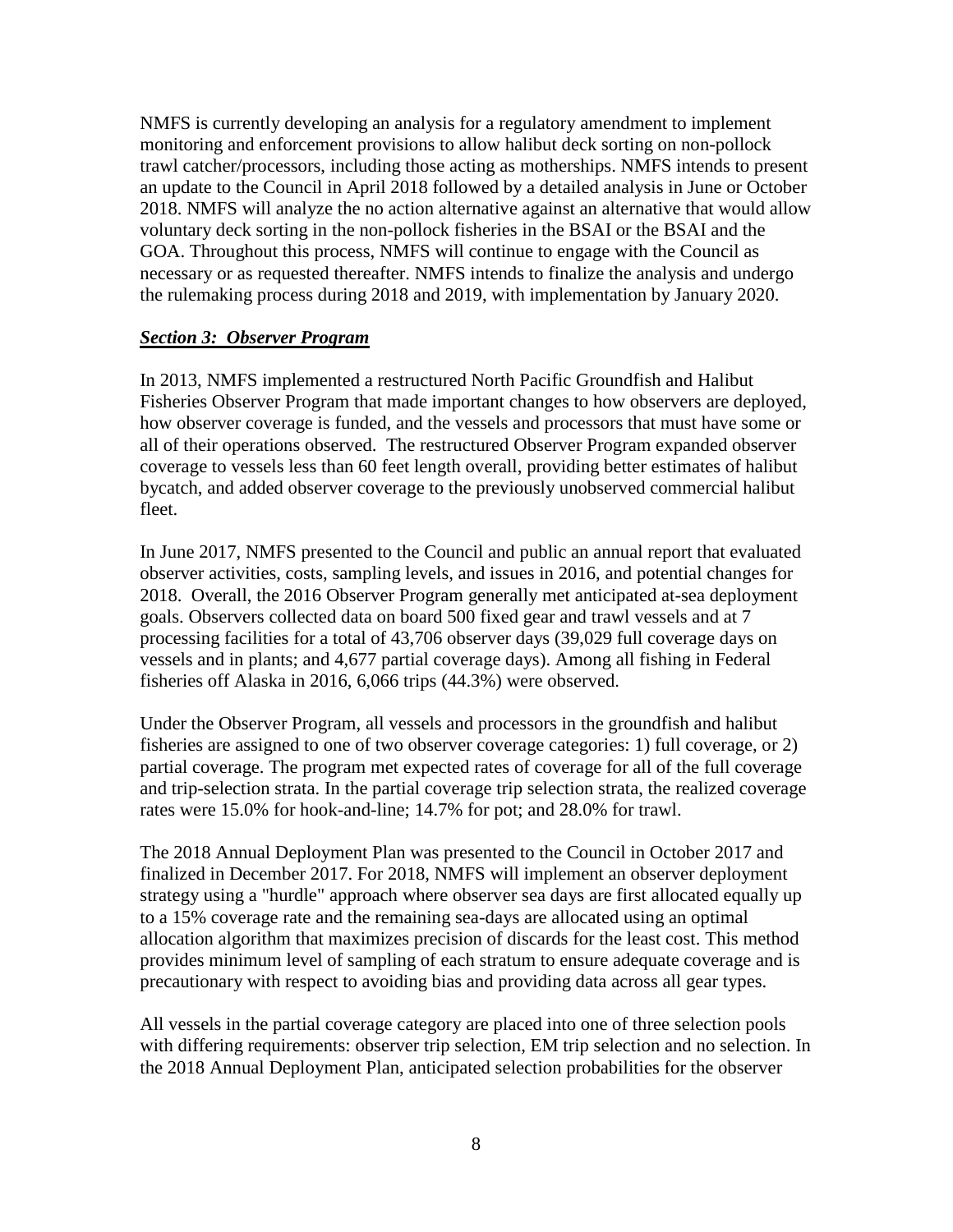trip selection pool will be 20% for trawl; 17% for tender trawl; 17% for hook-and-line; 16% for the pot and 17% for the tender pot.

The anticipated selection probability for the EM trip selection pool will be 30%. The EM trip selection pool incudes fixed gear vessels. A total of 147 vessels requested to be in the 2018 EM trip selection pool. Of these, 4 were not approved because they were fishing with trawl gear, and 2 vessels will continue participating in NMFS' ongoing EM research and development program. All of the remaining, 141 fixed gear vessels were approved to be in the EM selection pool in 2018. Of these vessels, 69 vessels were new to the EM program and did not have EM systems installed, and 72 vessels were previous participants that had EM systems installed during pre-implementation. The no selection pool will include vessels less than 40 feet in length and fishing pot or hook and line gear and vessels fishing with jig gear.

The Observer Program 2016 Annual Report and 2018 Annual Deployment Plan are available on the NMFS Alaska Region website at: http://alaskafisheries.noaa.gov/sustainablefisheries/observers/.

# *Section 4: Commercial Halibut IFQ Program*

# Litigation on Regulations Limiting the Use of Hired Masters in the Halibut and Sablefish IFQ Program

On January November 16 2016, NMFS received an order from the District Court for the Western District of Washington at Tacoma in *Fairweather Fish, Inc. and Captain Ray Walsh v. Pritzker*. The case was a challenge to regulations in the Halibut and Sablefish IFQ Program prohibiting the use of hired masters to harvest IFQ derived from quota share received by transfer after February 12, 2010. The Council recommended the final rule to maintain progress toward predominantly owner-onboard IFQ fisheries.

The Court found that:

- The restrictions on halibut quota share transferred BEFORE the rule's publication date are VACATED and are not enforceable. **Therefore, halibut quota share acquired before July 28, 2014 can be used by a hired master.** NMFS made the necessary changes to halibut quota share for the 2017 fishing season.
- All other parts of the rule remain in effect, including the limitation on the use of hired masters for sablefish QS acquired after February 12, 2010.
- The rule is remanded to NMFS for public notice and comment on the analysis of the National Standards in the Magnuson-Stevens Fishery Conservation and Management Act (Magnuson-Stevens Act).
- The court ruled in NMFS's favor on the Plaintiff's Rehabilitation Act and Due Process claims.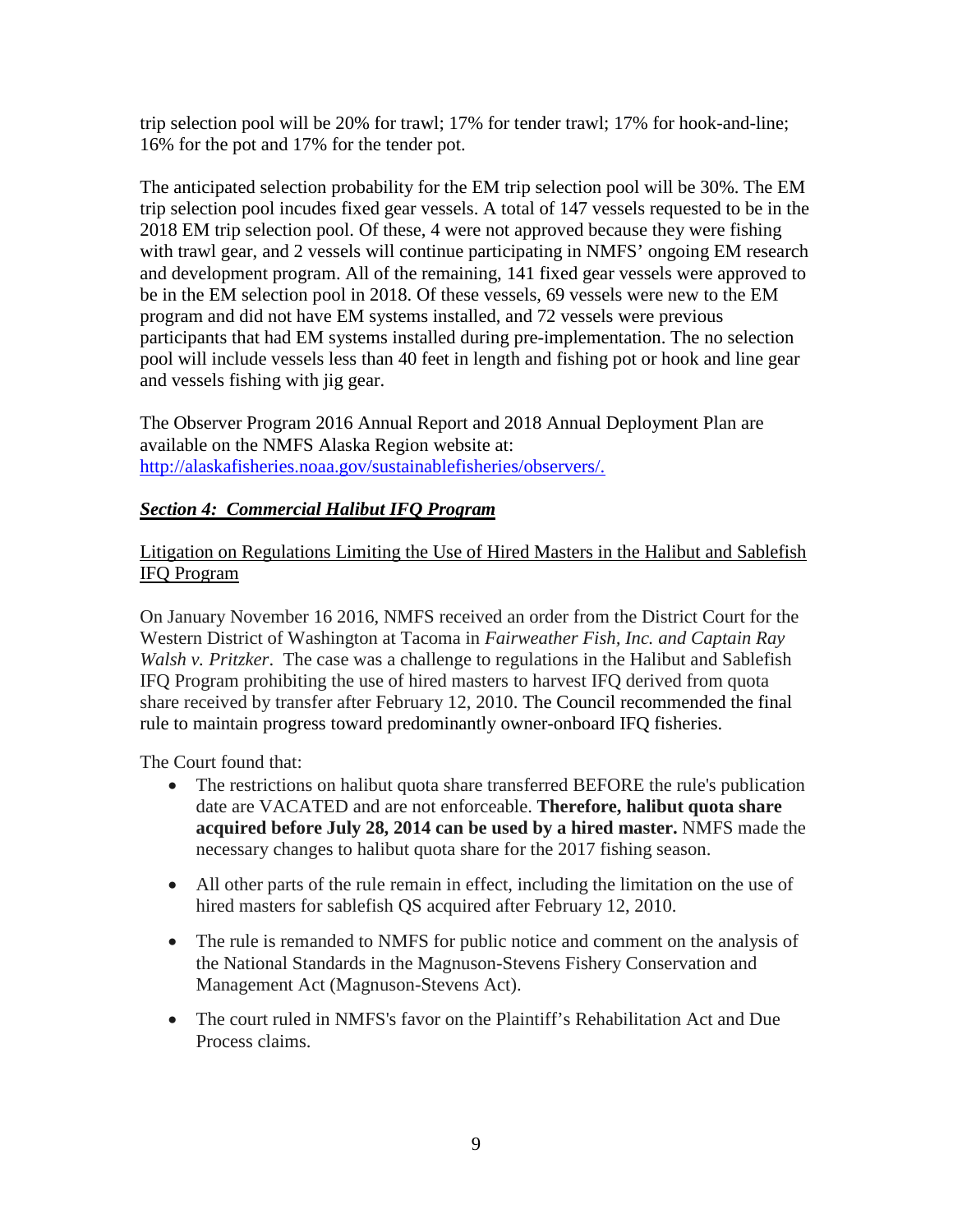In response to the Court order, NMFS prepared an analysis of the rule in consideration of the National Standards in the Magnuson-Stevens Act. NMFS completed this analysis after evaluating the information used to prepare the rule, information presented to the Court, and the best scientific information available relevant to the impacts of the final rule. NMFS has determined that the final rule is consistent with the National Standards as required by the Magnuson-Stevens Act, subject to further consideration after public comment. NMFS will publish a Notice of Availability in the Federal Register in early 2018 to request public comment on the analysis before making a final determination.

Additional information on this litigation is available through the NMFS Alaska Region website at: https://alaskafisheries.noaa.gov/.

#### Retention of Halibut in Pots Used in the GOA Sablefish IFQ Fishery

In April 2015, the Council recommended regulatory revisions to authorize the use of longline pot gear in the GOA sablefish IFQ fisheries. As part of this action, the Council recommended that vessels be able to retain legal-sized halibut that are caught incidentally in sablefish pots if the person(s) on the vessel hold sufficient area-specific halibut IFQ to cover the incidental catch. The Council's recommendation included a request to the IPHC to consider revisions to the annual management measures to authorize retention of incidentally caught halibut in sablefish pot gear in the GOA. At the 2016 IPHC annual meeting, the Commissioners approved amendments to Section 19 of the management measures to authorize retention of legal-size halibut in the GOA sablefish IFQ fishery if such retention is authorized by NMFS regulations. The Commission also stated its intent to review the use of pot gear as a legal gear for halibut in the GOA sablefish fishery after three years.

NMFS authorized the use of longline pot gear in the GOA sablefish IFQ fishery beginning with the 2017 fishing season. Consistent with IPHC regulations, NMFS regulations at 50 CFR 679.42(l)(6) require retention of legal-size halibut caught in longline pots in the IFQ fishery if any person on board the vessel holds sufficient halibut IFQ.

In December 2016, NMFS provided the Council with a report on the use of pot gear in the GOA sablefish IFQ fishery, including information on halibut retained in pot gear. See Table 3 and Figures 3 and 4 in the Appendix.

#### Regulatory Proposals

The NMFS AKR submitted three regulatory proposals for consideration by the Commission at its 2018 Annual Meeting:

- IPHC-2018-AM094-PropB1 Rev\_1: Leasing IFQ to CDQ groups in IPHC Regulatory Area 4
- IPHC-2018-AM094-PropB2: Clarify Alaska Sport Fishery Regulations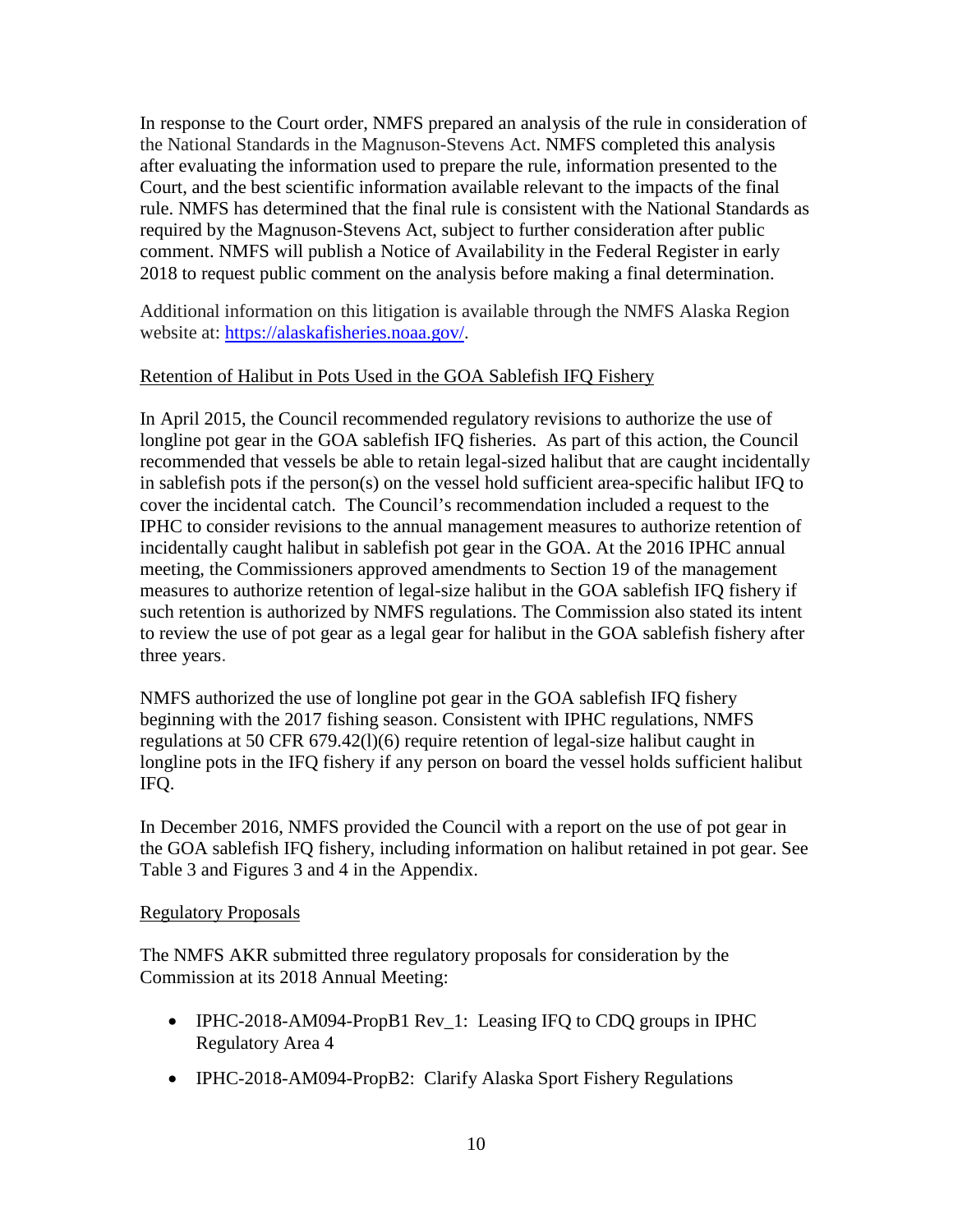• IPHC-2018-AM094-PropB3: Clarify Head-On Weight Requirement in Alaska Commercial Fisheries

NMFS AKR staff will speak to these proposals at the IPHC 2018 Annual meeting.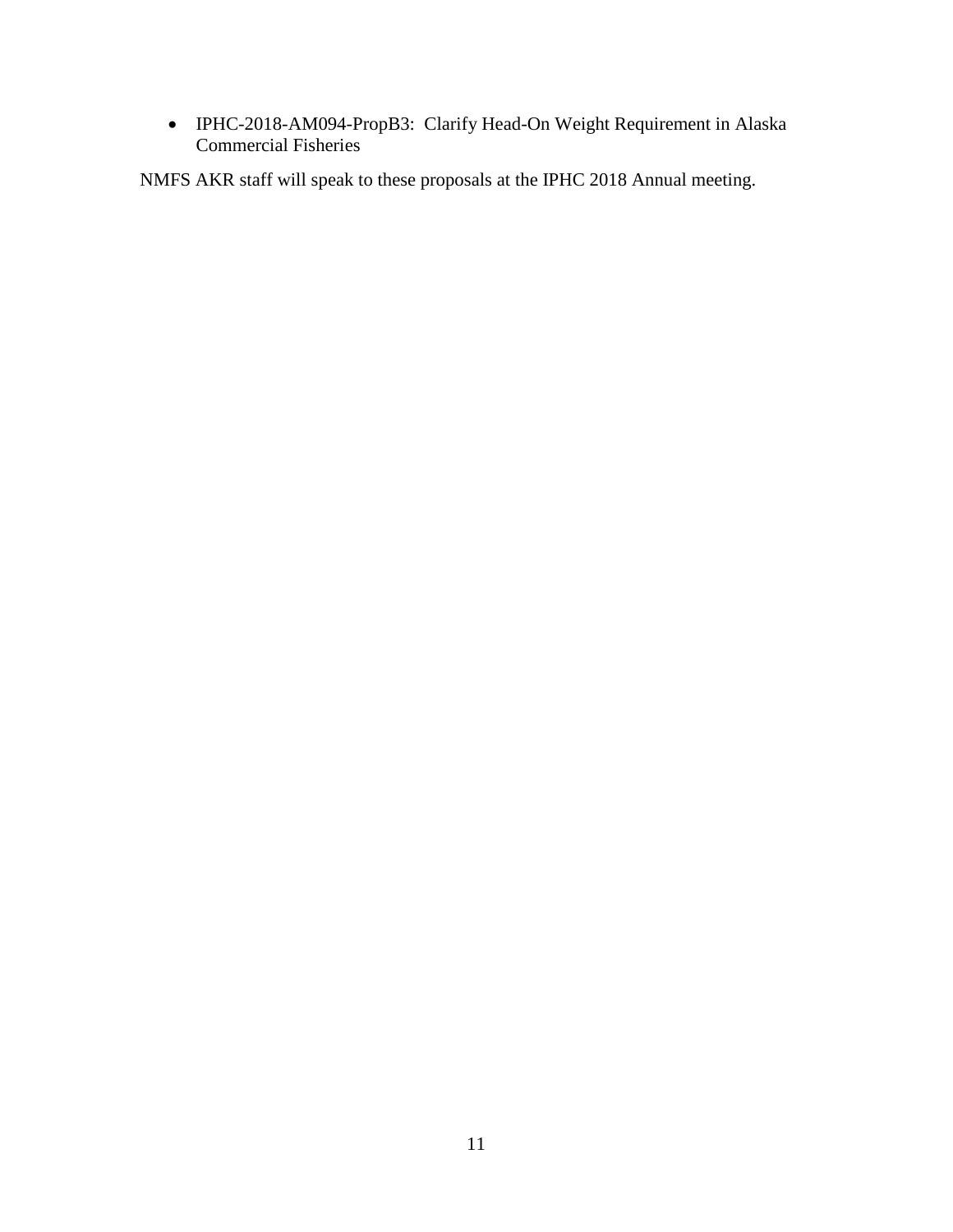# **Appendix**

Table 1. 2016 and 2017 Halibut PSC Use in the Gulf of Alaska and the Bering Sea and Aleutian Islands by gear type and IPHC Management Area (rounded to the nearest metric ton).

|                               | 2016  | 2017<br><b>Estimate</b><br>(10/24/2017) | 2017<br>(1/4/2018) |  |  |  |  |  |  |
|-------------------------------|-------|-----------------------------------------|--------------------|--|--|--|--|--|--|
| Area 2C                       |       |                                         |                    |  |  |  |  |  |  |
| Hook-and-line (non-sablefish) | 9     | $\overline{4}$                          | 3                  |  |  |  |  |  |  |
| Hook-and-Line (sablefish)     | 8     | 6                                       | 8                  |  |  |  |  |  |  |
| <b>Total</b>                  | 17    | 10                                      | 11                 |  |  |  |  |  |  |
|                               |       | Area 3A                                 |                    |  |  |  |  |  |  |
| Trawl                         | 900   | 720                                     | 744                |  |  |  |  |  |  |
| Hook-and-line (non-sablefish) | 127   | 80                                      | 77                 |  |  |  |  |  |  |
| Hook-and-Line (sablefish)     | 16    | 20                                      | 21                 |  |  |  |  |  |  |
| Pot                           | 24    | 6                                       | 6                  |  |  |  |  |  |  |
| <b>Total</b>                  | 1,066 | 826                                     | 848                |  |  |  |  |  |  |
|                               |       | Area 3B                                 |                    |  |  |  |  |  |  |
| Trawl                         | 427   | 456                                     | 464                |  |  |  |  |  |  |
| Hook-and-line (non-sablefish) | 76    | 60                                      | 56                 |  |  |  |  |  |  |
| Hook-and-Line (sablefish)     | 5     | 11                                      | 10                 |  |  |  |  |  |  |
| Pot                           | 19    | 8                                       | 8                  |  |  |  |  |  |  |
| <b>Total</b>                  | 527   | 535                                     | 538                |  |  |  |  |  |  |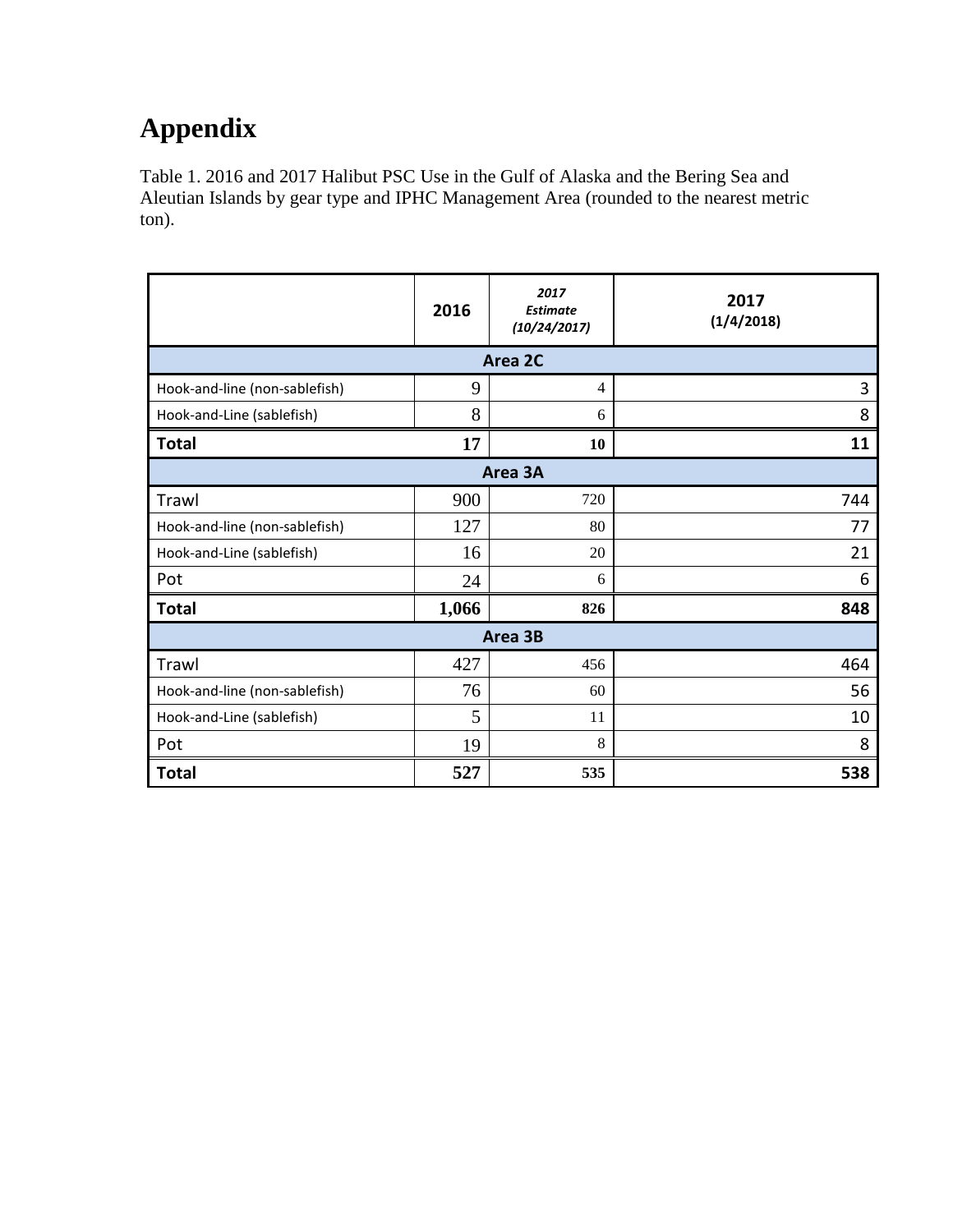|                               | 2016           | 2017<br><b>Estimate</b> | 2017<br>(1/4/18) |  |  |  |  |  |  |  |
|-------------------------------|----------------|-------------------------|------------------|--|--|--|--|--|--|--|
| (10/24/2017)<br>Area 4A       |                |                         |                  |  |  |  |  |  |  |  |
| Trawl                         | 284            | 174                     | 184              |  |  |  |  |  |  |  |
| Hook-and-line (non-sablefish) | 59             | 63                      | 54               |  |  |  |  |  |  |  |
| Hook-and-Line (sablefish)     | 1              | 1                       | $\mathbf{1}$     |  |  |  |  |  |  |  |
| Pot                           | 3              | $\overline{4}$          | 3                |  |  |  |  |  |  |  |
| <b>Total</b>                  | 347            | 242                     | 241              |  |  |  |  |  |  |  |
|                               |                | Area 4B                 |                  |  |  |  |  |  |  |  |
| Trawl                         | 84             | 106                     | 117              |  |  |  |  |  |  |  |
| Hook-and-line (non-sablefish) | 3              | 11                      | 8                |  |  |  |  |  |  |  |
| Hook-and-Line (sablefish)     | $\mathbf{1}$   | $\mathbf{0}$            | 0                |  |  |  |  |  |  |  |
| Pot                           | 0              | 1                       | 0                |  |  |  |  |  |  |  |
| <b>Total</b>                  | 88             | 118                     | 126              |  |  |  |  |  |  |  |
| <b>Area 4CDE</b>              |                |                         |                  |  |  |  |  |  |  |  |
| Trawl                         | 809            | 611                     | 663              |  |  |  |  |  |  |  |
| Hook-and-line (non-sablefish) | 122            | 113                     | 108              |  |  |  |  |  |  |  |
| Hook-and-Line (sablefish)     | 0              | $\theta$                | 0                |  |  |  |  |  |  |  |
| Pot                           | 0              | $\boldsymbol{0}$        | 0                |  |  |  |  |  |  |  |
| <b>Total</b>                  | 931            | 724                     | 771              |  |  |  |  |  |  |  |
|                               |                | <b>Area 4 Closed</b>    |                  |  |  |  |  |  |  |  |
| Trawl                         | 952            | 857                     | 813              |  |  |  |  |  |  |  |
| Hook-and-line (non-sablefish) | 66             | 57                      | 54               |  |  |  |  |  |  |  |
| Hook-and-Line (sablefish)     | $\overline{0}$ | $\boldsymbol{0}$        | 0                |  |  |  |  |  |  |  |
| Pot                           | 1              | 1                       | $\mathbf{1}$     |  |  |  |  |  |  |  |
| <b>Total</b>                  | 1,019          | 915                     | 867              |  |  |  |  |  |  |  |
| <b>TOTAL (all Areas)</b>      |                |                         |                  |  |  |  |  |  |  |  |
| Trawl                         | 3,456          | 2,925                   | 2,985            |  |  |  |  |  |  |  |
| Hook-and-line (non-sablefish) | 462            | 387                     | 358              |  |  |  |  |  |  |  |
| Hook-and-Line (sablefish)     | 30             | 39                      | 41               |  |  |  |  |  |  |  |
| Pot                           | 47             | 19                      | 18               |  |  |  |  |  |  |  |
| <b>Total</b>                  | 3,995          | 3,370                   | 3,402            |  |  |  |  |  |  |  |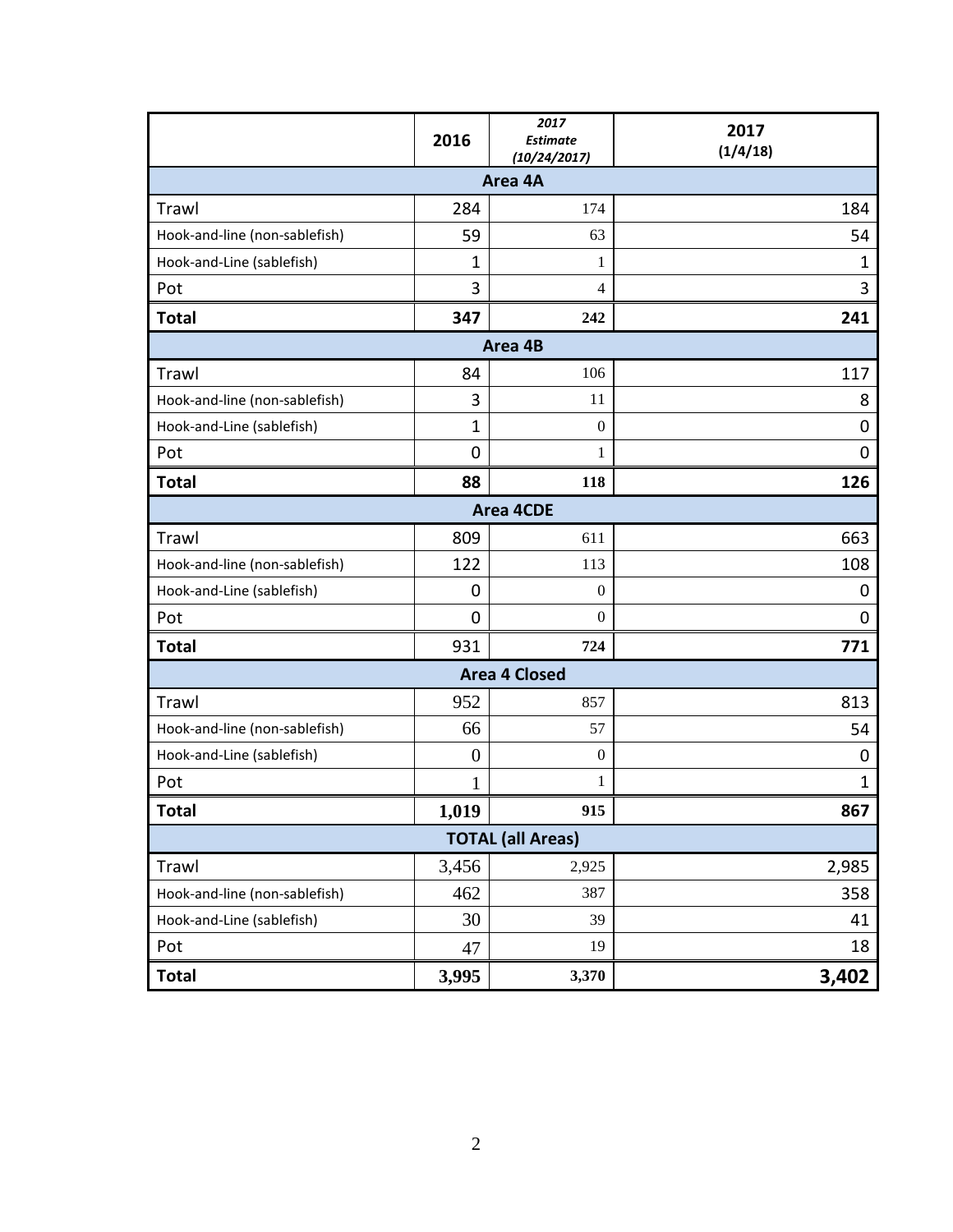# Table 2. 2010 through 2017 BSAI and GOA Halibut PSC Use by Sector

| <b>Halibut Mortality (Data through 1/4/18)</b>             | 2010                                      | 2011                  | 2012  | 2013  | 2014           | 2015           | 2016  | 2017     |  |  |  |
|------------------------------------------------------------|-------------------------------------------|-----------------------|-------|-------|----------------|----------------|-------|----------|--|--|--|
| <b>BERING SEA AND ALEUTIAN ISLANDS</b>                     |                                           |                       |       |       |                |                |       |          |  |  |  |
| <b>Bering Sea and Aleutian Islands Trawl</b>               |                                           |                       |       |       |                |                |       |          |  |  |  |
| Non-Pelagic Trawl (Amendment 80 C/P)                       | 2,243                                     | 1,810                 | 1,944 | 2,166 | 2,178          | 1,633          | 1,405 | 1,167    |  |  |  |
| Non-Pelagic Trawl (AFA C/P)                                | 33                                        | 95                    | 117   | 127   | 204            | 71             | 78    | 57       |  |  |  |
| Non-Pelagic Trawl (Catcher Vessels)                        | 254                                       | 250                   | 497   | 382   | 305            | 310            | 410   | 337      |  |  |  |
| Non-Pelagic Trawl (CDQ)                                    | 77                                        | 135                   | 203   | 194   | 185            | 100            | 140   | 129      |  |  |  |
| Pelagic Trawl (AFA C/P)                                    | 109                                       | 167                   | 180   | 166   | 79             | 74             | 64    | 57       |  |  |  |
| Pelagic Trawl (AFA catcher vessels)                        | 87                                        | 116                   | 165   | 33    | 57             | 30             | 19    | 17       |  |  |  |
| Pelagic Trawl (CDQ)                                        | 8                                         | 38                    | 13    | 12    | 21             | 8              | 9     | 6        |  |  |  |
| Bering Sea and Aleutian Islands Hook-and-line and Pot gear |                                           |                       |       |       |                |                |       |          |  |  |  |
| Hook-and-Line                                              | 501                                       | 482                   | 556   | 463   | 402            | 293            | 196   | 174      |  |  |  |
| Hook-and-Line (CDQ Groundfish)                             | 73                                        | 68                    | 58    | 58    | 37             | 22             | 25    | 16       |  |  |  |
| Hook-and-Line (IFQ/CDQ sablefish)                          | 21                                        | 10                    | 8     | 6     | 3              | $\overline{2}$ |       | $\Omega$ |  |  |  |
| Pot Gear                                                   | $\overline{7}$                            | $\overline{7}$        | 6     | 5     | $\overline{4}$ | 3              | 3     | 3        |  |  |  |
| <b>Total BSAI</b>                                          | 3,414                                     | 3,180                 | 3,747 | 3,611 | 3,476          | 2,547          | 2,347 | 1,963    |  |  |  |
|                                                            |                                           | <b>GULF OF ALASKA</b> |       |       |                |                |       |          |  |  |  |
| <b>Gulf of Alaska Trawl</b>                                |                                           |                       |       |       |                |                |       |          |  |  |  |
| Non-Pelagic Trawl (Central GOA C/Vs)                       | 1,090                                     | 1,304                 | 1,199 | 740   | 821            | 975            | 967   | 751      |  |  |  |
| Non-Pelagic Trawl (Western GOA C/Vs)                       | 6                                         | 37                    | 111   | 93    | 70             | 47             | 107   | 18       |  |  |  |
| Pelagic Trawl                                              | 19                                        | 19                    | 5     | 19    |                | 13             | 12    | 13       |  |  |  |
| Trawl (C/P)                                                | 516                                       | 510                   | 389   | 377   | 502            | 375            | 246   | 433      |  |  |  |
|                                                            | Gulf of Alaska Hook-and-line and Pot gear |                       |       |       |                |                |       |          |  |  |  |
| Hook & Line (C/P)                                          | 127                                       | 131                   | 53    | 34    | 77             | 69             | 76    | 70       |  |  |  |
| Hook & Line (Catcher vessels)                              | 107                                       | 114                   | 147   | 129   | 119            | 148            | 166   | 99       |  |  |  |
| Hook & Line - IFQ sablefish                                | 41                                        | 40                    | 51    | 31    | 30             | 34             | 29    | 40       |  |  |  |
| Pot Gear                                                   | 29                                        | 45                    | 42    | 15    | 11             | 22             | 44    | 15       |  |  |  |
| <b>TOTAL GOA</b>                                           | 1,936                                     | 2,198                 | 1,997 | 1,440 | 1,630          | 1,684          | 1,647 | 1,439    |  |  |  |
| <b>TOTAL AII Areas</b>                                     | 5,350                                     | 5,378                 | 5,743 | 5,051 | 5,106          | 4,231          | 3,995 | 3,402    |  |  |  |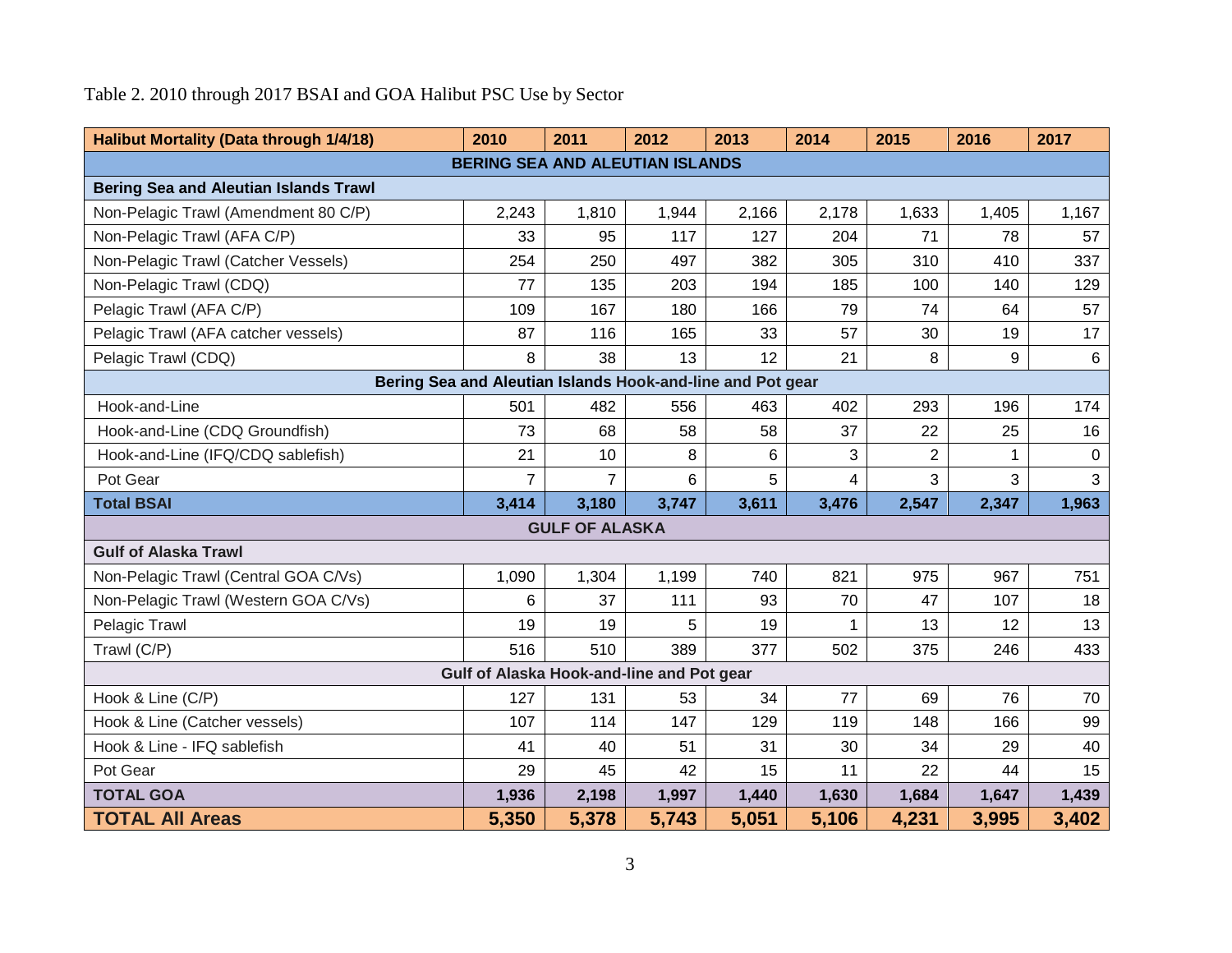#### Figure 1. 2016 and 2017 BSAI Trawl Halibut PSC Use by Groundfish Fishery



**Month**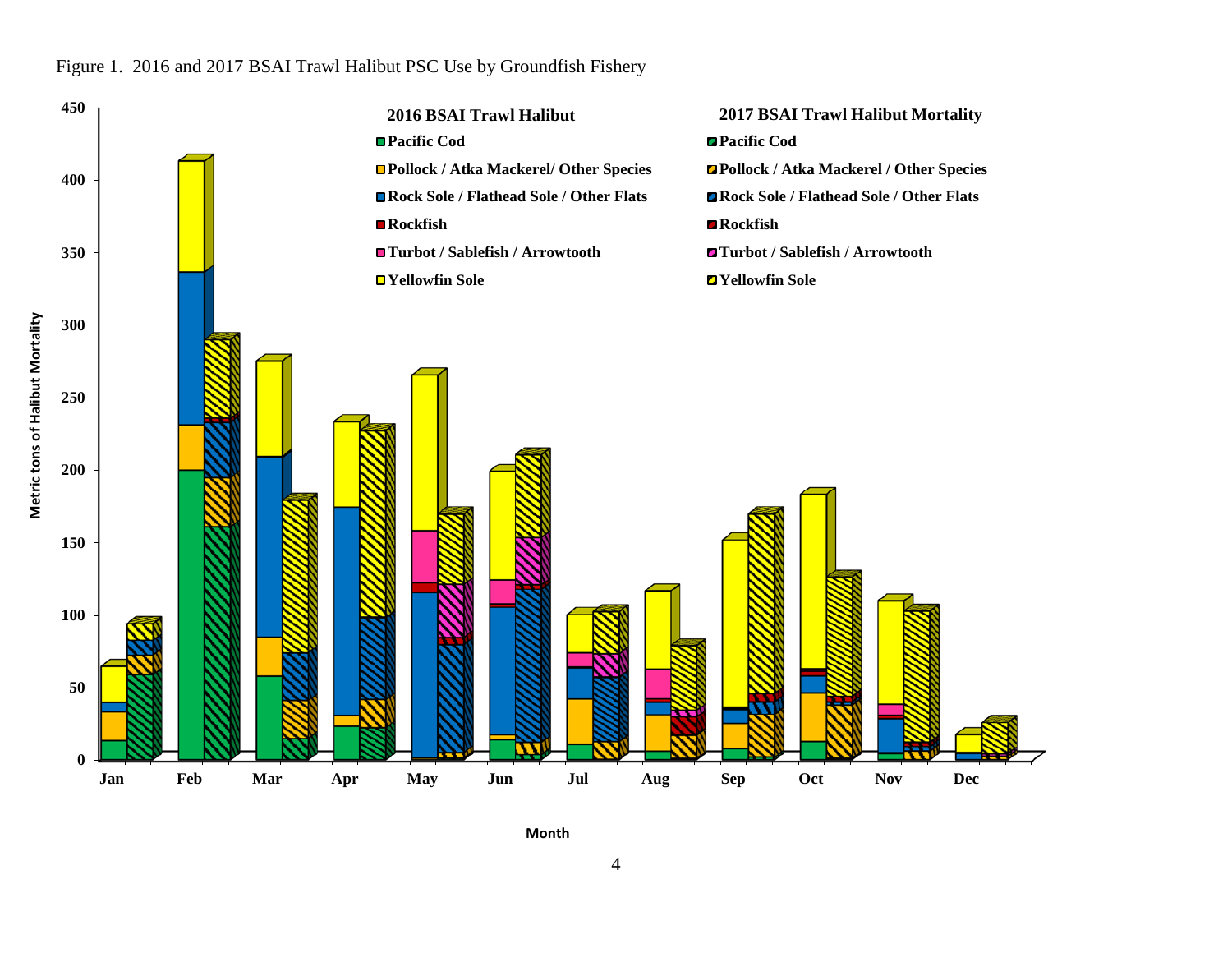#### Figure 2. 2016 and 2017 GOA Trawl Halibut PSC Use by Groundfish Fishery



**Month** 

5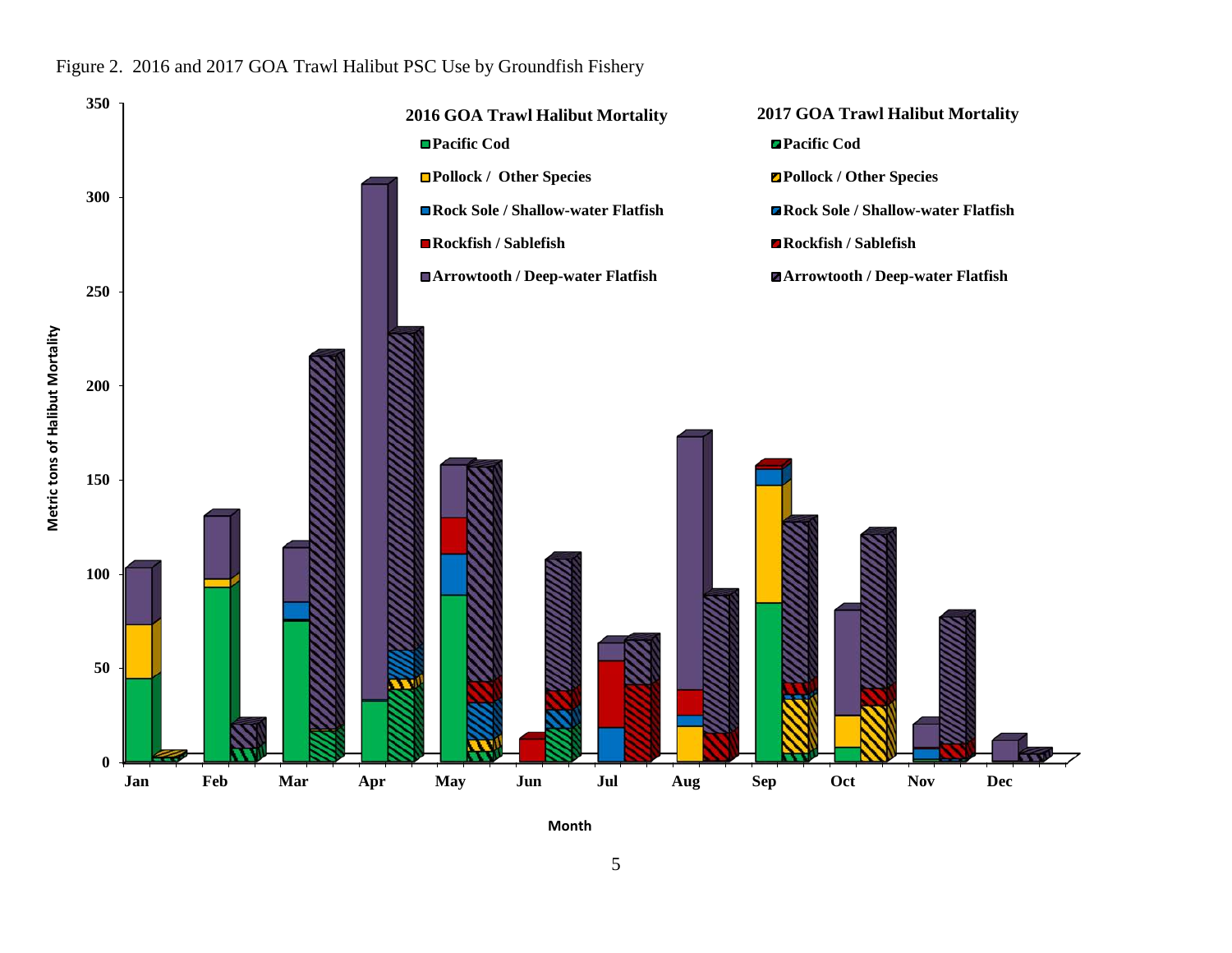|  |  |  | Table 3. 2017 GOA Sablefish IFQ Fishery by Gear Type |  |  |  |  |  |
|--|--|--|------------------------------------------------------|--|--|--|--|--|
|--|--|--|------------------------------------------------------|--|--|--|--|--|

|                     | <b>Hook-and-Line</b>     |                   |                       | Pot                             |                                       |          |                                                |                            |  |
|---------------------|--------------------------|-------------------|-----------------------|---------------------------------|---------------------------------------|----------|------------------------------------------------|----------------------------|--|
| 2017 Sablefish      | Unique<br><b>Vessels</b> | Sablefish<br>(mt) | % of IFQ<br>Sablefish | <b>Unique</b><br><b>Vessels</b> | <b>Sablefish</b><br>(m <sub>t</sub> ) | % of IFQ | <b>Pots</b><br><b>Sablefish   Registered  </b> | <b>Pots</b><br><b>Lost</b> |  |
| Southeast           | 165                      | 2,659             | 95%                   | 10                              | 138                                   | 5%       | 1,900                                          | 29                         |  |
| <b>West Yakutat</b> | 95                       | 1,378             | 94%                   | 10                              | 92                                    | 6%       | 1,950                                          | $\overline{7}$             |  |
| <b>Central GOA</b>  | 143                      | 3,186             | 88%                   | 19                              | 443                                   | 12%      | 4,552                                          | 76                         |  |
| <b>Western GOA</b>  | 55                       | 887               | 78%                   | 6                               | 226                                   | 22%      | 3,155                                          | 56                         |  |
| <b>GOA Wide</b>     | 275                      | 8,111             | 90%                   | 22                              | 891                                   | 10%      | 11,557                                         | 168                        |  |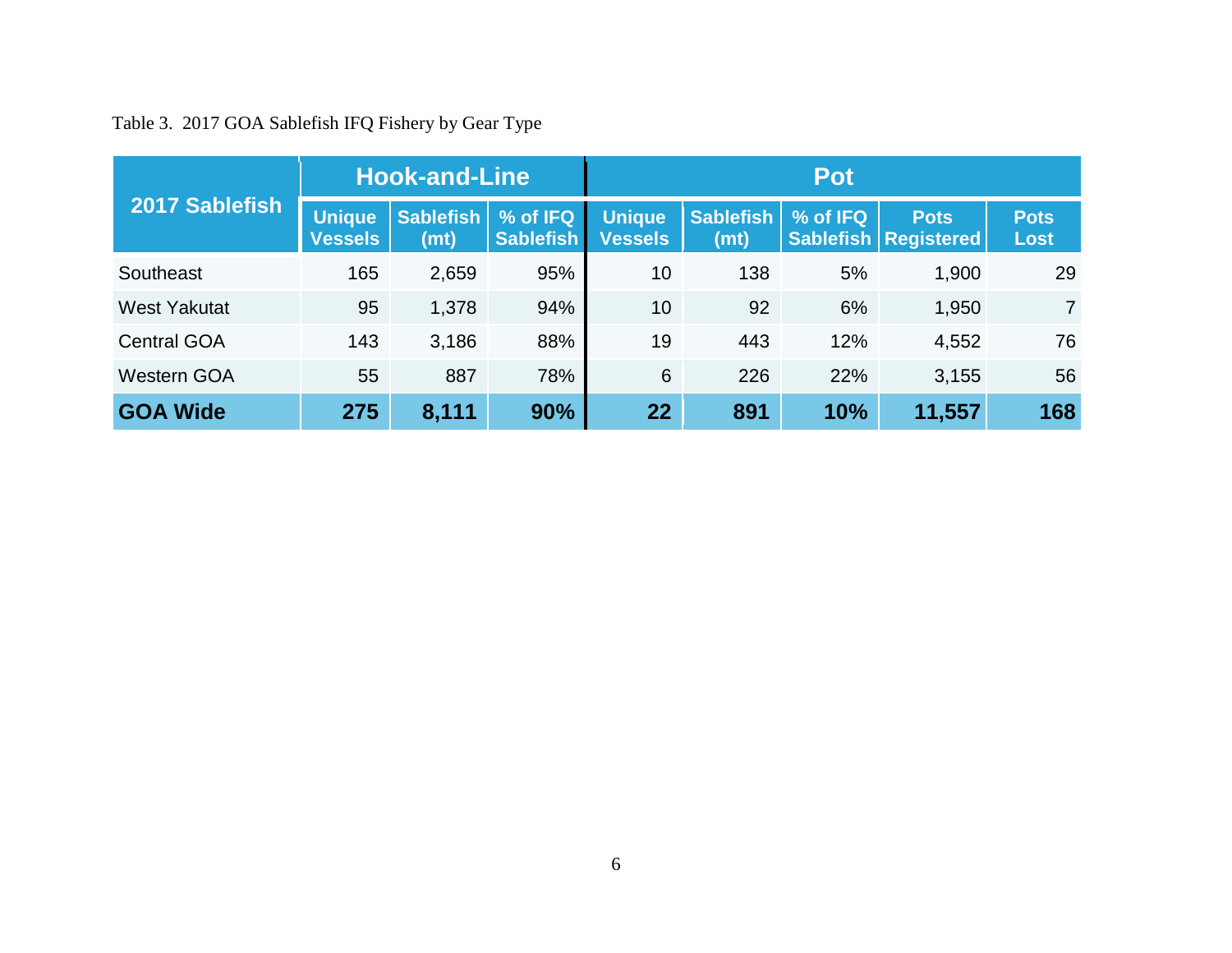

Figure 3. 2017 Sablefish and Other Species Incidental Catch in GOA Fixed Gear Sablefish Targets